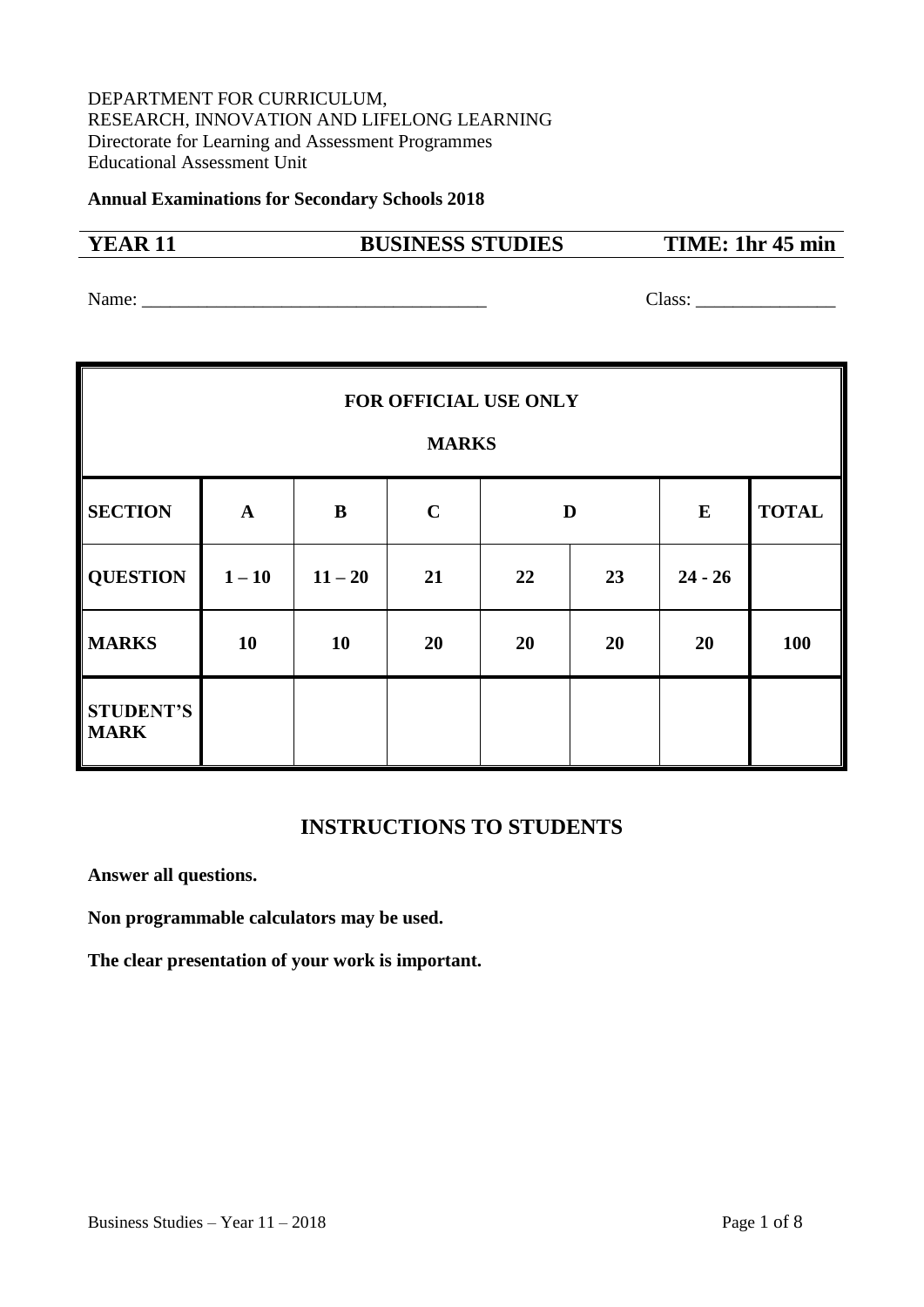# **SECTION A [10 marks] Underline the correct answer from the square brackets in each sentence.**

- **1.** A budget is the [business plan at the start of a business / financial plan for the coming year / estimation of the cost of producing a good].
- **2.** A law firm is in the [primary / secondary / tertiary] sector.
- **3.** Malta is an example of a [free market / planned / mixed] economy.
- **4.** The secondary sector of the economy may also be called the [manufacturing / extractive / retail] sector.
- **5.** New Image plc is in the [public / private / extractive] sector of the economy.
- **6.** In an industrial dispute, a trade union may use [go slow / sabotage / vandalism] as one of its tools.
- **7.** The employment of workers is regulated by [the Job Centre / MEPA / EIRA].
- **8.** The main source of government revenue is from [fines / taxation / permits].
- **9.** A commercial bank can [lend money / issue notes / control the money supply].
- **10.** Visible trade refers to the import and export of [services / goods and services / goods].

## **SECTION B [10 marks] Answer all questions Tick () the correct answer in the space provided.**

- 11. If demand exceeds supply, we say that there is
	- (a) Glut
	- (b) Surplus
	- (c) Equilibrium
	- (d) Shortage
- **12.** The human resources department is responsible for
	- (a) The recruitment of workers
	- (b) The planning of purchasing
	- (c) The keeping of financial records
	- (d) The decision of making adverts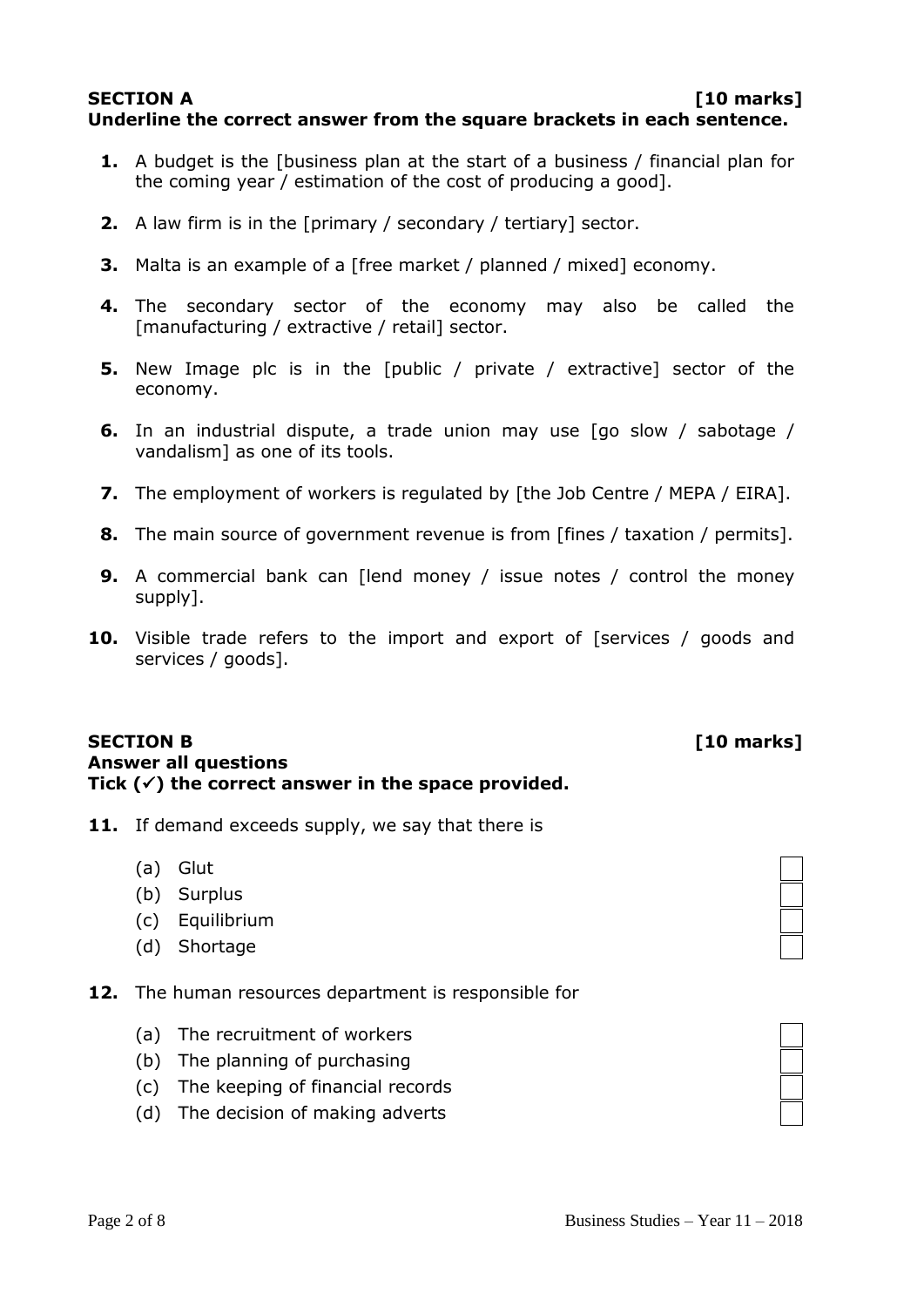- **13.** The European Union (EU) is an example of a
	- (a) Free trade area
	- (b) Conglomerate
	- (c) Customs union
	- (d) Cartel
- 14. An example of capital expenditure is
	- (a) The maintenance of a machine in a factory
	- (b) The regular service of a delivery vehicle
	- (c) The wages paid to indirect workers
	- (d) The purchase of a freezer by a butcher
- **15.** The stopping of an employee from work as his/her services are no longer required is called
	- (a) Dismissal
	- (b) Redundancy
	- (c) Notice
	- (d) Recruitment
- **16.** If unemployment increases because of a slow-down in the economy there would be
	- (a) Frictional unemployment
	- (b) Structural unemployment
	- (c) Seasonal unemployment
	- (d) Cyclical unemployment
- **17.** A public limited company
	- (a) Must be completely owned by the state
	- (b) Can have its shares listed on the Stock Exchange
	- (c) Must be partly owned by the government
	- (d) Is a company in which the state cannot have shares
- **18.** One of the aims of a firm could be to
	- (a) Evade taxation
	- (b) Create waste
	- (c) Grow
	- (d) Create pollution

 $\Box$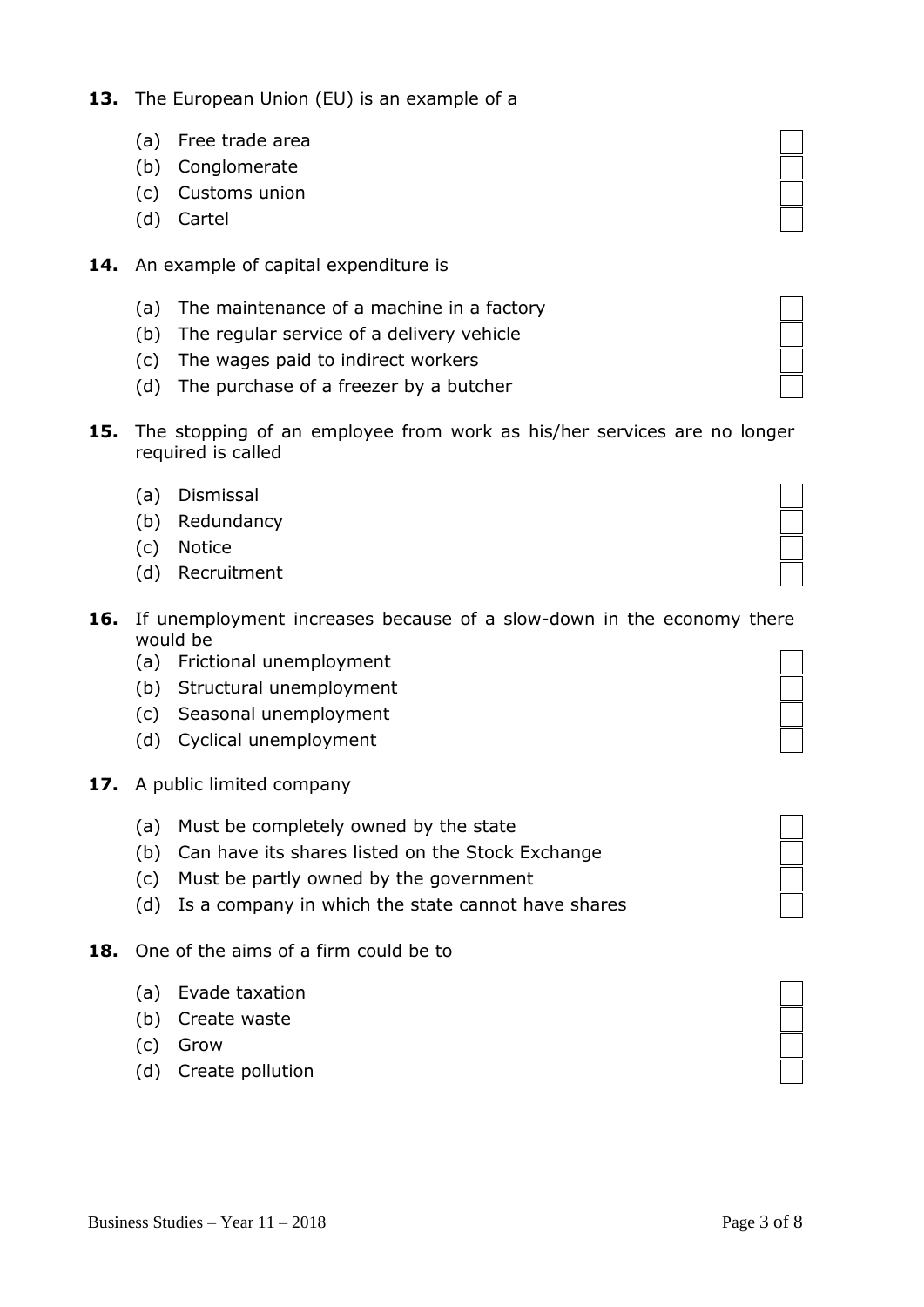- **19.** A firm has doubled its resources and as a result its average costs fell. This is called
	- (a) Internal economies of scale
	- (b) Internal diseconomies of scale
	- (c) External economies of scale
	- (d) External diseconomies of scale
- **20.** The span of control is
	- (a) The number of employees under the direct control of an official
	- (b) The number of employees who have lower grade than the official
	- (c) The number of departments in a business organisation
	- (d) The number of clerical staff in the administration office

#### **SECTION C** [20 **marks**] **Answer the question in this section on the foolscaps provided.**

21. The following is the Statement of Financial Position (Balance Sheet) as at 31 December 2017 for the business of Maria Genovese, a sole trader.

|                                                                 | Cost    | Depreciation | <b>Net Book</b><br>Value |
|-----------------------------------------------------------------|---------|--------------|--------------------------|
| Non-Current (Fixed) Assets                                      | €       | €            | €                        |
| Premises                                                        | 180,000 |              | 180,000                  |
| Equipment                                                       | 40,000  | 15,000       | 25,000                   |
| Furniture                                                       | 10,000  | 2,000        | 8,000                    |
|                                                                 | 230,000 | 17,000       | 213,000                  |
|                                                                 |         |              |                          |
| <b>Current Assets</b>                                           |         |              |                          |
| Inventory (Stock)                                               |         | 30,000       |                          |
| Trade Receivables (Debtors)                                     |         | 20,000       |                          |
| <b>Bank</b>                                                     |         | 2,500        |                          |
| Cash                                                            |         | 200          | 52,700                   |
|                                                                 |         |              | 265,700                  |
| Capital                                                         |         |              |                          |
| Balance 1 January 2017                                          |         |              | 140,000                  |
| Net Profit for the year                                         |         |              | 42,000                   |
| Drawings                                                        |         |              | (25,000)                 |
|                                                                 |         |              | 157,000                  |
|                                                                 |         |              |                          |
| Non-Current (Long-Term) Liabilities                             |         |              |                          |
| <b>Bank Loan</b>                                                |         |              | 80,000                   |
|                                                                 |         |              |                          |
| <b>Current Liabilities</b>                                      |         |              |                          |
| Trade Payables (Creditors)                                      |         | 25,000       |                          |
| <b>Expenses owing</b>                                           |         | 3,700        | 28,700<br>265,700        |
| <b>Note:</b> Sales for the year amounted to $\epsilon$ 300,000. |         |              |                          |
|                                                                 |         |              |                          |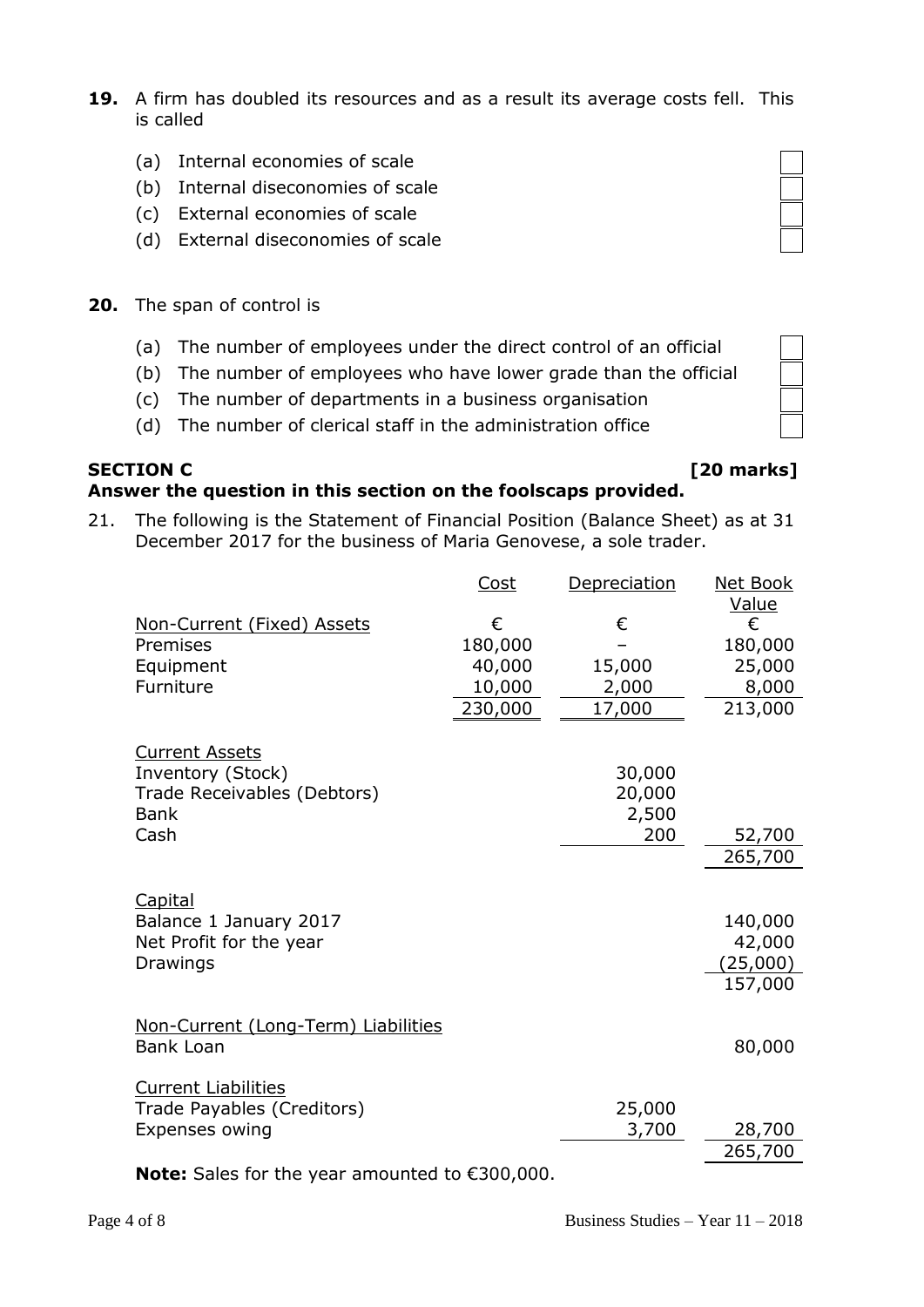(a) Explain the meaning of the following terms used in the Statement of Financial Position (Balance Sheet):

|     | (i)<br>(ii)<br>(iii)<br>(iv)<br>(v)<br>(vi) | Assets<br>Liabilities<br>Depreciation<br><b>Current Liabilities</b><br>Non-Current (Long-Term) Liabilities<br><b>Drawings</b><br>$(6 \text{ marks})$                                                                   |
|-----|---------------------------------------------|------------------------------------------------------------------------------------------------------------------------------------------------------------------------------------------------------------------------|
| (b) | (i)<br>(ii)                                 | Write down the formula for working capital.<br>$(1 \text{ mark})$<br>Calculate the working capital of Maria Genovese<br>as at $31$<br>December 2017.<br>$(1 \text{ mark})$                                             |
| (c) | (i)<br>(ii)                                 | Write down the formula for capital employed.<br>$(1 \text{ mark})$<br>Calculate the capital employed of Maria Genovese as at 31<br>December 2017.<br>$(1 \text{ mark})$                                                |
| (d) | (i)<br>(ii)                                 | Write down the formula for the net profit margin.<br>$(1$ mark $)$<br>Calculate the net profit margin of Maria Genovese for the year<br>ended 31 December 2017.<br>(1 mark)                                            |
| (e) | (i)<br>(ii)                                 | Write down the formula for the rate of return on capital<br>employed (ROCE).<br>(1 mark)<br>Calculate the ROCE of Maria Genovese for the year ended 31<br>December 2017.<br>$(1 \text{ mark})$                         |
| (f) | (i)<br>(iii)                                | Write down the formula for the working capital ratio (current<br>ratio).<br>$(1 \text{ mark})$<br>Calculate the working capital ratio (current ratio)<br>of Maria<br>Genovese as at 31 December 2017.<br>$(1$ mark $)$ |
| (g) | (i)                                         | Write down the formula for the quick assets (acid test) ratio.<br>$(1 \text{ mark})$                                                                                                                                   |
|     | (ii)                                        | Calculate the quick assets (acid test) ratio of Maria Genovese as<br>at 31 December 2017.<br>$(1 \text{ mark})$                                                                                                        |
| (h) | (i)                                         | Do you think that the liquidity position of Maria Genovese as at                                                                                                                                                       |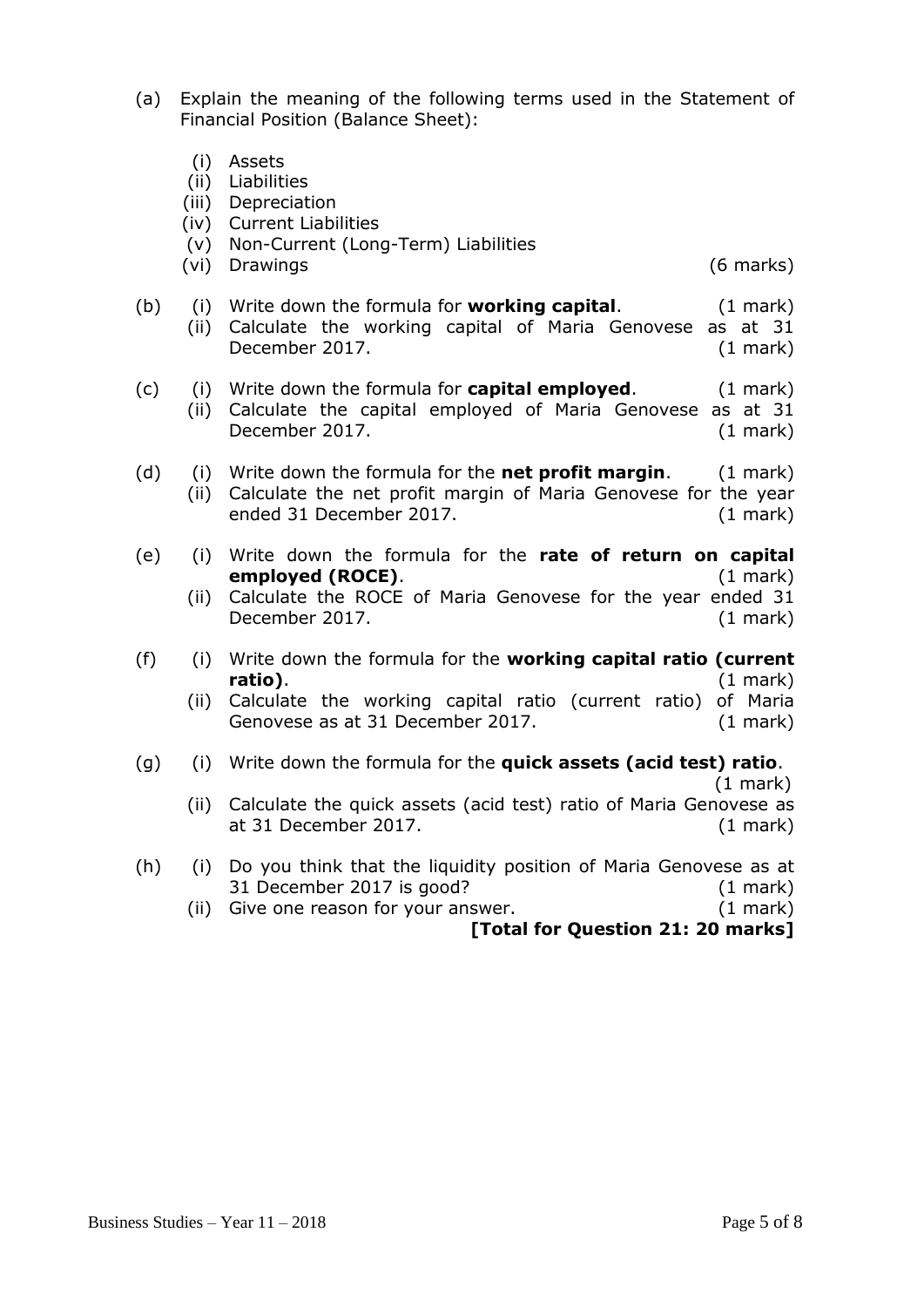#### **SECTION D [40 marks] Answer both questions on the foolscaps provided. Each question carries 20 marks**

**22. Read the following passage and then answer the question that follow:**

The chairperson of a local bank is aware that society is undergoing change where family matters and work are concerned. More women are remaining in work after they marry and after they have children. Moreover, more women are returning to work after they have raised their children. However, certain family needs and pressure from society still remain. Thus, the chairperson is thinking of introducing a system whereby employees in general are given the opportunity to decide the number of hours they wish to work. Employees can also choose to work on a flexitime system where they decide when to start and finish their work. The chairperson believes that this would permit the bank to extend the opening hours, thus serving other needs of the bank's customers and society as a whole. Many branch managers objected to this as they feared that they would lose control and that many of the employees would choose to work at the most convenient times only and this might not suit the requirement of the bank. Many cashiers also objected for the change as they feel that during the less popular times the burden of work would fall on the few who decide to continue to work at the present times.

- (a) What made the chairperson decide to make the change? (2 marks)
- (b) What is the change that the chairperson is proposing? (2 marks)
- (c) Who objected for the change? (2 marks)
- (d) For your answer to Q22(c), state the objections raised by the employees. (4 marks)
- (e) Mention **one** (1) advantage of the change for the bank employees.

(2 marks)

- (f) Mention **one** (1) advantage of the change to the bank. (2 marks)
- (g) Mention and briefly explain **three** (3) other reasons why people may resist change. (6 marks)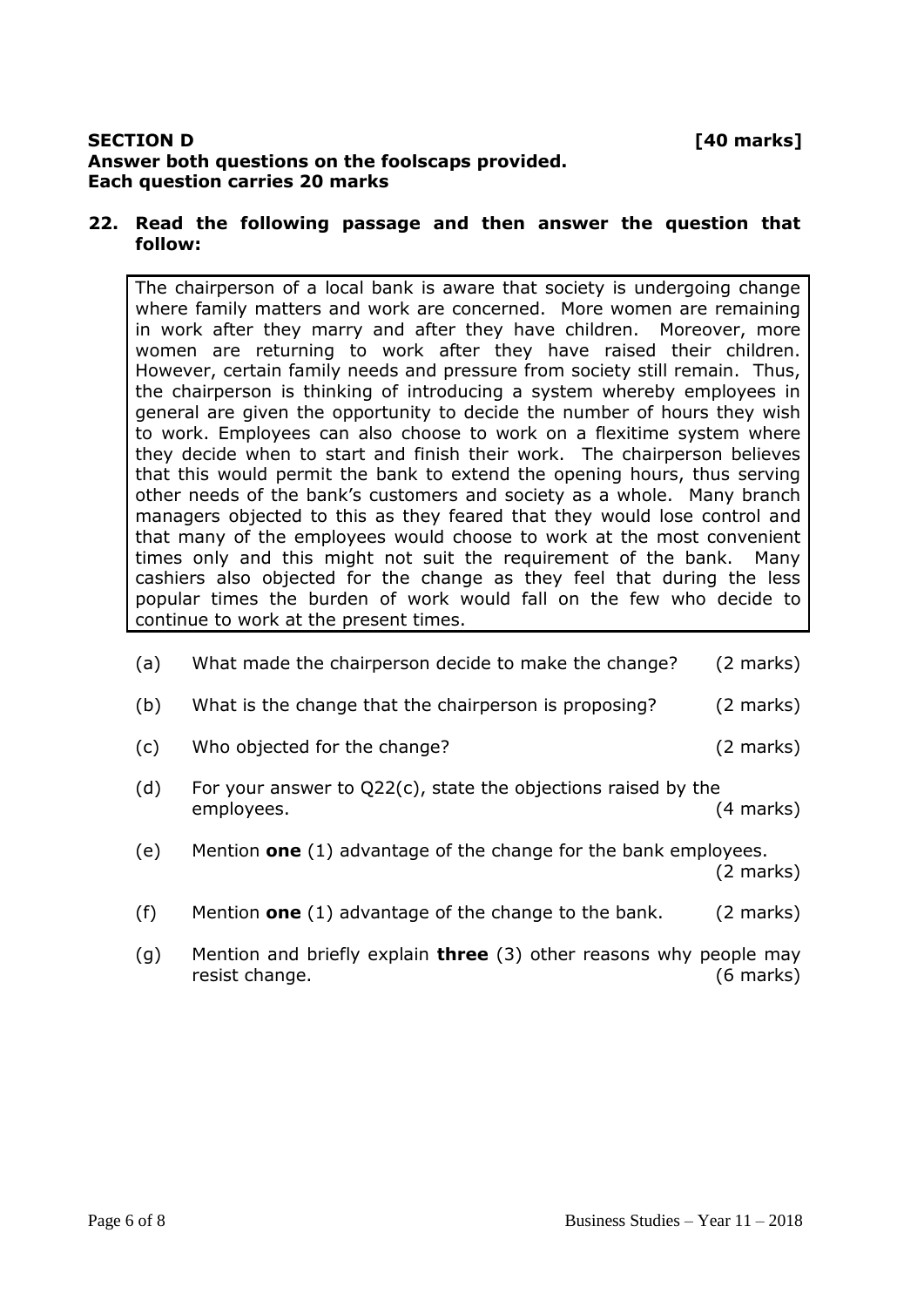#### **23. Read the following passage and then answer the questions that follow:**

Mario is a professional photographer who has been in business for a number of years. Carlo is another professional photographer. They decided to join their business and to form a limited liability company with the intention to expand their activities. With the help of an accountant and a financial adviser they prepared a business plan. They also prepared the Articles of Association and the Memorandum of Association which are necessary when a new company is formed.

| (a) What type of merger is that between Mario and Carlo? | $(2 \text{ marks})$ |
|----------------------------------------------------------|---------------------|
|                                                          |                     |

- (b) What is the **Articles of Association**? (2 marks)
- (c) What is the **Memorandum of Association**? (2 marks)
- (d) List the different clauses of the Memorandum of Association. (6 marks)
- (e) The Articles of Association and the Memorandum of Association have to be sent to an official in the MFSA. What is this official called?(2 marks)
- (f) Which document must be issued by the MFSA official to show that the application has been accepted and that the company has been properly formed? (2 marks)
- (g) Name the document issued to public limited companies but not to private limited companies. (2 marks)
- (h) Explain the term **limited liability**. (2 marks) **[Total for Question 23: 20 marks]**